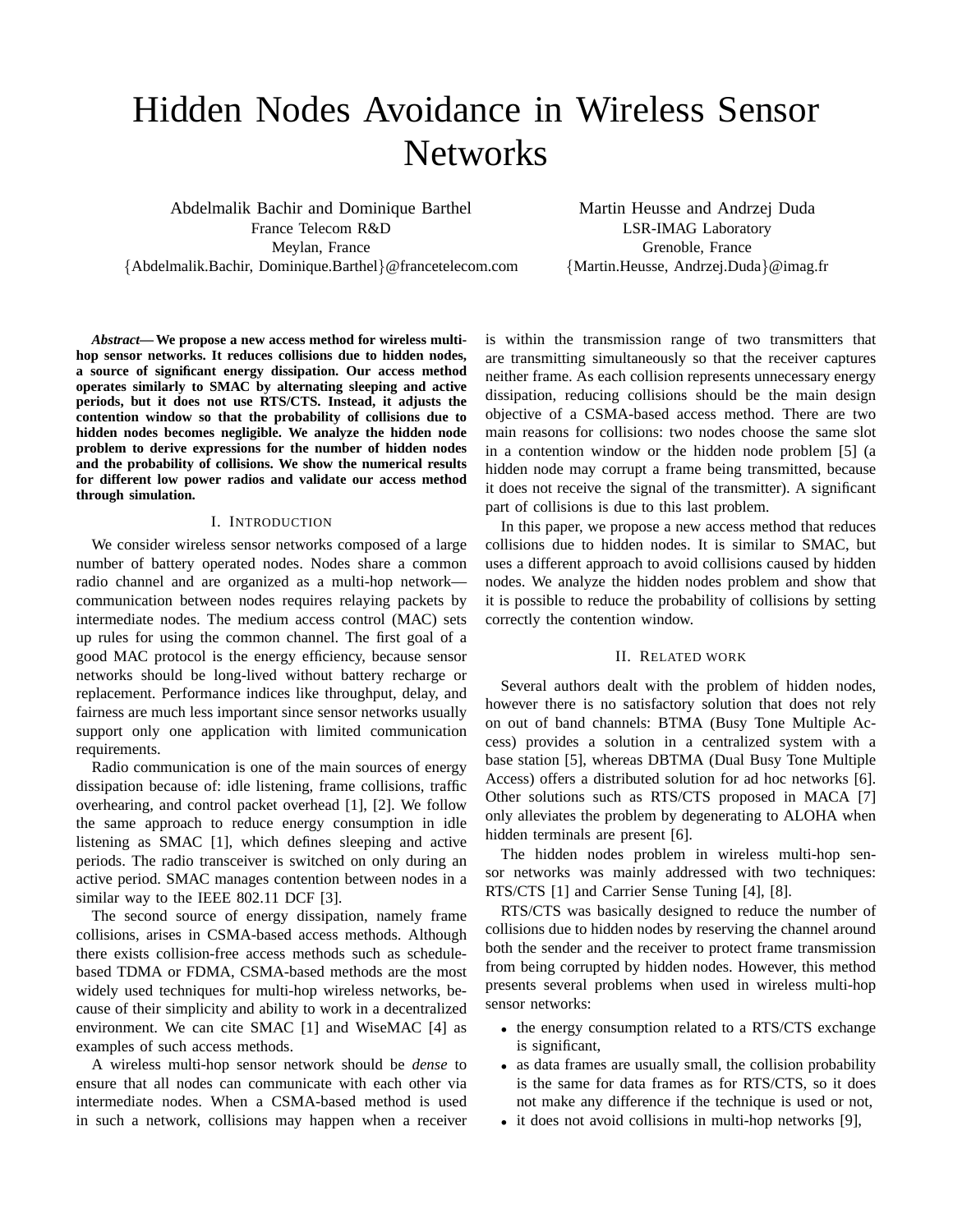- it may lower the network capacity due to the exposed node problem,
- it cannot be used for broadcast frames.

Several MAC protocols have proposed to use Carrier Sense Tuning to cope with the hidden node problem [4], [8]. The key idea comes from the observation that hidden nodes cause collisions, because their radio carrier sense range is not large enough to sense on going transmissions they may collide with. Hence, a node should tune its radio carrier sense range to make sure that when it transmits, there is no another transmission. Although this method allows a node to detect ongoing transmissions, it is not suitable for all situations. For example, it assumes a homogeneous radio channel for all nodes, which is not always possible because of obstacles, different antenna height, etc. Even if the channel is homogeneous, it is not possible to increase the carrier sense range of radio transceivers indefinitely due to physical limitations.

#### III. MAC ACCESS METHOD

We assume that our access method operates similarly to SMAC by alternating sleeping and active periods. It is not required for nodes to be synchronized. When a node wakes up and has a frame to send, it chooses a backoff  $b$ , an integer distributed uniformly in the contention window  $[0, CW]$  and waits for b time slots before attempting to transmit. The node decrements the counter each time it senses the medium free for a duration of a slot time. When the counter expires, the node sends a frame. We consider two different definitions of a slot:

- a slot can be short, as in 802.11, corresponding to the minimum time required for CCA (Clear Channel Assessment) to sense the channel state (idle or busy). This time takes into account the propagation delay, the delay for switching from reception to transmission, and channel sensing itself. When a node starts to transmit at a given slot, any other node that has chosen a different slot will learn about the transmission and defer.
- a slot can be long, for example up to the duration of a maximum sized frame or even twice this duration. A node performs CCA at the beginning of a slot (cf. Figure 1) and defer if the slot is sensed busy, otherwise it transmits its frame. When nodes are not synchronized, if the slot is twice the transmission time, they may collide only if they choose the same backoff interval (cf. Figure 2). With such a long slot, we make the effect of hidden nodes equivalent to the one of visible nodes in the short slot case, because a collision occurs only if a hidden node transmits at the same slot as the current transmission.

In the rest of the paper, we will analyze the hidden node problem so that for a given density of the sensor network we will be able to estimate the probability of collisions due to hidden nodes. Then, we set the contention window CW so that the probability of collisions due to hidden nodes becomes negligible.



Fig. 1. Large slots allow channel sensing before transmission.



Fig. 2. Collision in the case of a long slot.

# IV. ANALYSIS OF THE HIDDEN NODES PROBLEM

We consider a sensor network in which node A wants to transmit a frame to node  $B$  (cf. Figure 3). We assume the following propagation model:

$$
P_{rx}(B) = \frac{P_{tx}(A)}{\alpha \cdot d(A, B)^{\beta}} \tag{1}
$$

This generic expression covers in fact two common models: *Free Space Two Ray Ground Reflection*

| $(4\pi)^2$<br>$\lambda^2 G_t G_r$ | $G_t G_r \overline{H_t^2 H_r^2}$ |
|-----------------------------------|----------------------------------|
| $\mathbf{v} = 2$                  | $\beta = 4$                      |

where  $G_t$  ( $G_r$ ) is the antenna gain at the transmitter (resp. at the receiver) and  $H_t$  ( $H_r$ ) is the antenna height at the transmitter and (resp. at the receiver).

We define the following sets of nodes:

•  $N_{tx}(A)$ : the set of nodes able to detect transmissions of node A:

$$
N_{tx}(A) = \{x | d(x, A) \le E\},\tag{2}
$$

where  $E$  is the transmission range defined as:

$$
E = \sqrt[3]{\frac{P_{tx}(A)}{\alpha \cdot TR_{CS}}}.\tag{3}
$$

The nodes are inside the dotted circle in Figure 3.

•  $N_{rx}(A)$ : the set of nodes able to correctly receive frames sent by A in the absence of interference:

$$
N_{rx}(A) = \{x | d(x, A) \le R\},\tag{4}
$$

where  $R$  is the reception range defined as:

$$
R = \sqrt[3]{\frac{P_{tx}(A)}{\alpha \cdot TR_{RX}}}. \tag{5}
$$

A node outside this set cannot correctly decode the frames because of insufficient signal strength. This set is delimited by the dashed circle in Figure 3.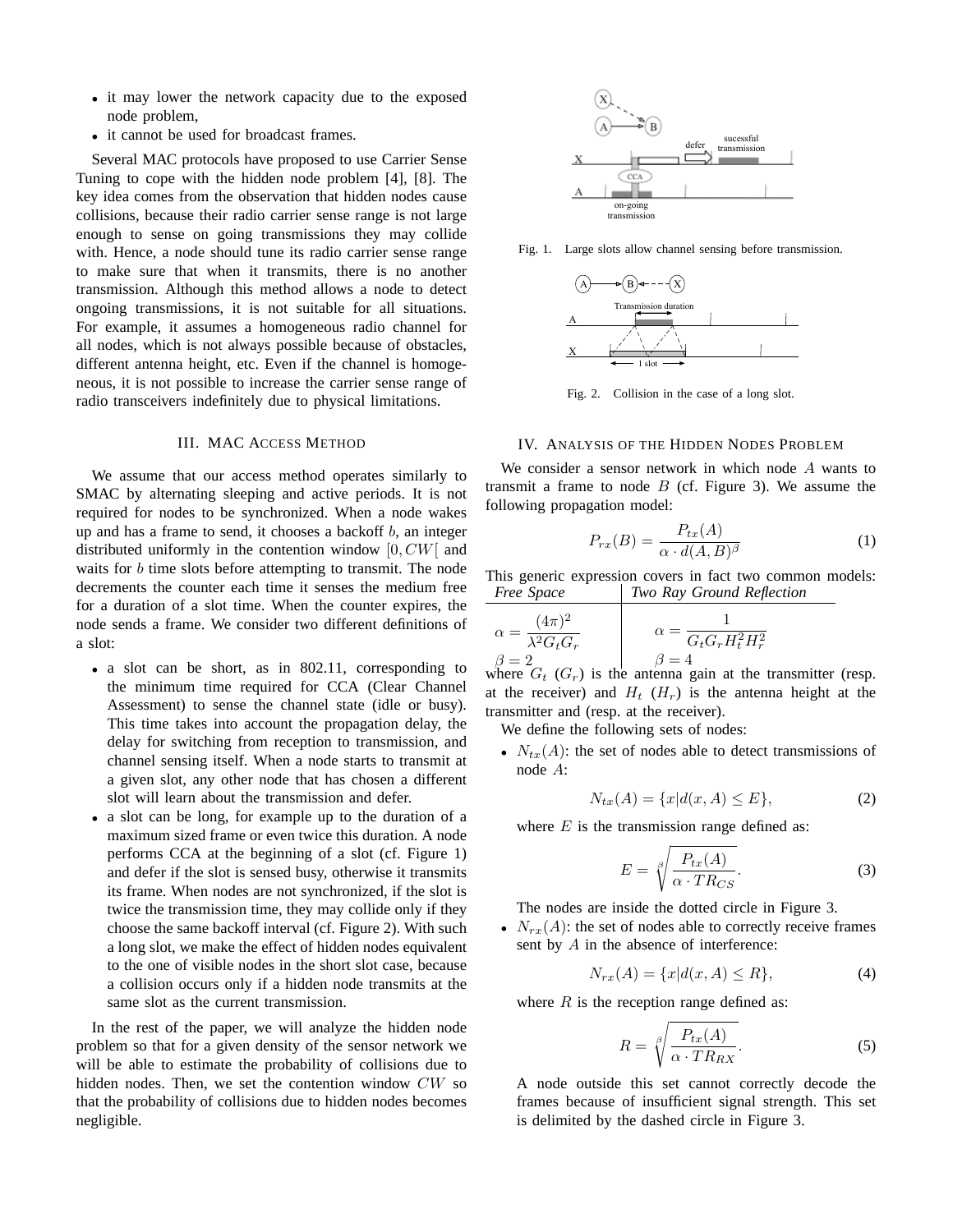## TABLE I

NOTATION FOR THE ANALYSIS

| d(x,y)               | distance between nodes $x$ and $y$            |  |  |
|----------------------|-----------------------------------------------|--|--|
| $P_{tx}(x)$          | Transmission power of node $x$ (Watt)         |  |  |
| $P_{rx}(x)$          | Received power at node $x$ (Watt)             |  |  |
|                      | Wavelength (m)                                |  |  |
| $\alpha$             | Channel gain, assumed constant $(m^{-\beta})$ |  |  |
| β                    | Path loss exponent                            |  |  |
| E                    | Signal detection range                        |  |  |
| R                    | Signal reception range                        |  |  |
| I(r)                 | Signal interference range                     |  |  |
| $TR_{CS}$            | Carrier sense threshold (Watt)                |  |  |
| $\overline{TR}_{RX}$ | Reception threshold (sensitivity) (Watt)      |  |  |
| $TR_{CP}$            | Threshold of capture ratio                    |  |  |



Fig. 3. Transmission, reception, and interference ranges.

•  $N_i(A, B)$ : the set of nodes that may interfere with a transmission and corrupt a frame sent by  $A$  to  $B$  ( $r =$  $d(A, B)$ :

$$
N_i(A, B) = \{x | d(x, A) \le I(r)\},\tag{6}
$$

where  $I(r)$  is the interference range. As a frame may be corrupted if

$$
\frac{\frac{P_{tx}(A)}{\alpha \cdot r^{\beta}}}{\frac{P_{tx}(A)}{\alpha \cdot d(x, A)^{\beta}}} < TR_{CP} \tag{7}
$$

and

$$
d(x, A) \le r \sqrt[\beta]{TR_{CP}}, \tag{8}
$$

the interference range is the following:

$$
I(r) = r \sqrt[{\beta}]{TR_{CP}}.
$$
 (9)

Note that the cardinality of this set depends on the distance between A and B.

•  $N_v(A, B)$ : the set of nodes for which A is *visible*:

$$
N_v(A, B) = N_{tx}(A, B) \cap N_i(A, B)
$$
 (10)

A visible node may corrupt a frame sent by  $A$  to  $B$ , but before transmitting its frame, the node will sense the carrier and defer until the end of the current transmission.

•  $N_h(A, B)$ : the set of nodes for which A is *hidden*:

$$
N_h(A, B) = N_i(A, B) \backslash N_v(A, B)
$$
\n(11)

A hidden node may corrupt a frame sent by  $A$  to  $B$ , because it does not receive the signal of  $A$ , so its transmission will result in a collision.

Let us denote by  $n_h(r)$  the number of hidden nodes (resp.  $n_v(r)$  the number of visible nodes). If we assume that nodes are distributed over a surface with a homogeneous density D (number of nodes per  $m^2$ ),  $n_h(r)$  is proportional to the area of the zone in which hidden nodes may appear.

Let  $S(r)$  be the common area of the zones corresponding to  $N_{tx}(A)$  and  $N_i(A, B)$ . The circles of radius E and  $I(r)$ to  $N_{tx}(A)$  and  $N_i(A, B)$ . The circles of radius E and  $I(r)$ <br>intersect at two points:  $(u, -\sqrt{E^2 - u^2})$  and  $(u, \sqrt{E^2 - u^2})$ , where  $u = \frac{E^2 + r^2 - I(r)^2}{2r}$  $\frac{-I(r)}{2r}$ . Thus,

$$
S(r) = 2 \cdot [S_1(r) + S_2(r)], \tag{12}
$$

,

where

$$
S_1(r) = \int_{-I(r)+r}^{u} \sqrt{I(r)^2 - t^2} dt = I(r)^2 \left[ \frac{\pi - a_2}{2} + \frac{\sin 2a_2}{4} \right]
$$

$$
S_2(r) = \int_{u}^{E} \sqrt{E^2 - t^2} dt = E^2 \left[ \frac{a_3}{2} + \frac{\sin 2a_3}{4} \right], \quad (13)
$$

where  $a_2 = \arccos \frac{u-r}{I(r)}$  and  $a_3 = \arccos \frac{u}{E}$ . Finally, we obtain the following results.

*Proposition 1:* The number of hidden nodes is:

$$
n_h(r) = \begin{cases} 0 & \text{if } E \ge I(r) + r, \\ \pi \cdot [I(r)^2 - E^2] \cdot D & \text{if } E \le I(r) - r, \\ [\pi \cdot I(r)^2 - S(r)] \cdot D & \text{otherwise} \end{cases}
$$
(14)

*Proposition 2:* The number of visible nodes is:

$$
n_v(r) = \pi \cdot I(r)^2 \cdot D - n_h(r). \tag{15}
$$

*A. Numerical results for Bluetooth, ZigBee, WaveLAN*



Fig. 4. Hidden nodes area, Free Space model

We consider three radio technologies: Bluetooth, ZigBee (IEEE 802.15.4), and WaveLAN (IEEE 802.11). Table II presents their parameters that come from the specifications of industrial products or IEEE standards. <sup>1</sup>

<sup>&</sup>lt;sup>1</sup> for  $TR_{RX}$ , the IEEE 802.15.4 standard recommends the value of -85dBm, whereas the ZigBee compatible Freescale MC13192 transceiver uses -92dBm. For 802.11, we use the values encoded in ns2 corresponding to the physical specifications of 914MHz Lucent WaveLAN DSSS. We theoretically calculate the carrier sense threshold  $TR_{CS}$  for the ZigBee and Bluetooth radios.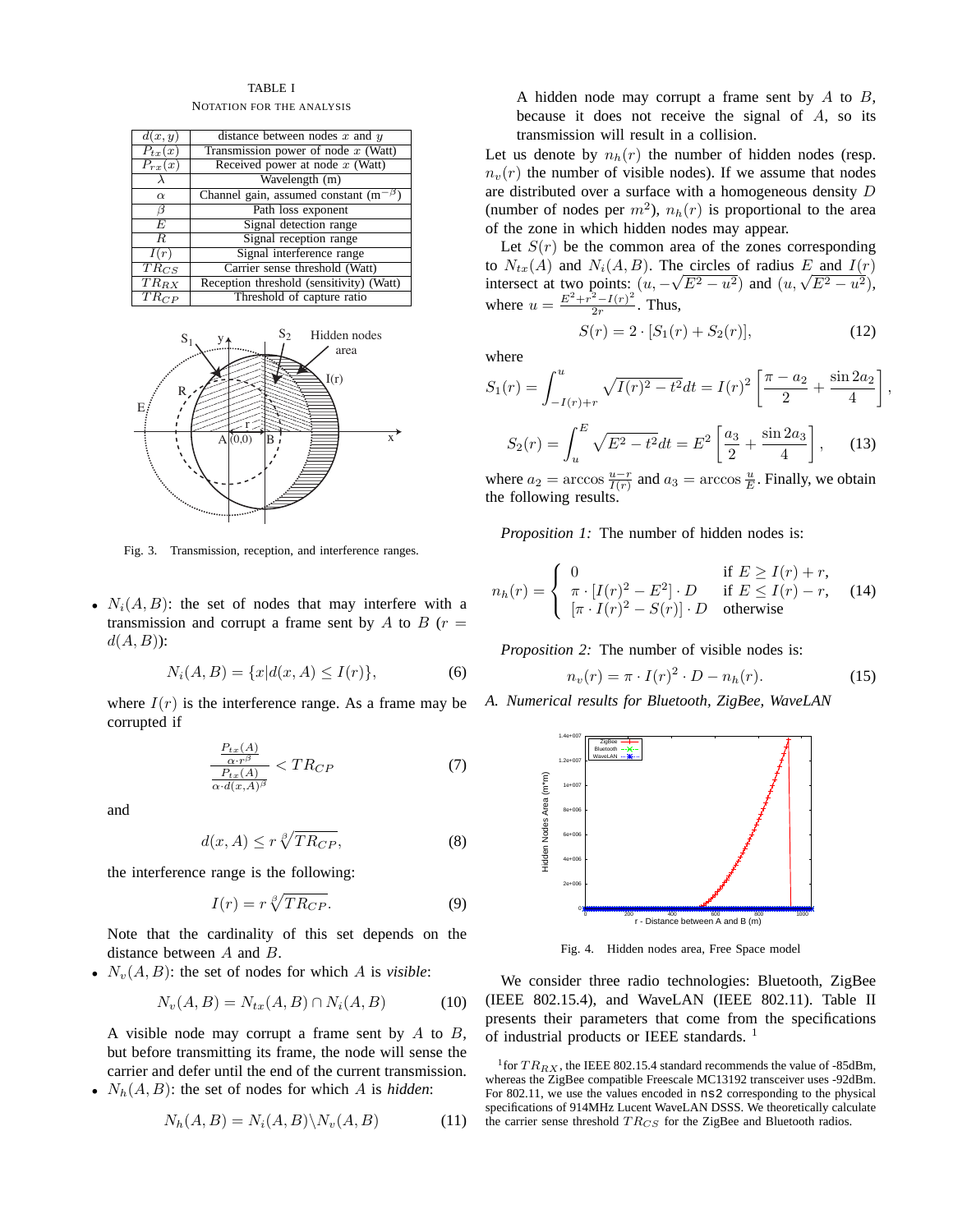RADIO PARAMETERS

|                             | Bluetooth (802.15.1)               | ZigBee (802.15.4)        | WaveLAN 914 MHz (802.11)           |
|-----------------------------|------------------------------------|--------------------------|------------------------------------|
| $P_{tx}$                    | $0$ dBm                            | $0$ dBm                  | 24.5 dBm                           |
| $TR_{RX}$                   | $-80$ dBm                          | $-92$ dBm                | -64.4 dBm                          |
| $TR_{CP}$                   | 11 dB                              | 10 dB                    | 10dB                               |
| $TR_{CS}$                   | $-102$ dBm                         | $-99$ dBm                | $-78$ dBm                          |
| Antenna height: $H_t = H_r$ | $0.1 \text{ m}$ or $1.5 \text{ m}$ | $0.1 \text{ m}$ or $1.5$ | $0.1 \text{ m}$ or $1.5 \text{ m}$ |



Fig. 5. Hidden nodes area, Two Ray Ground Reflection model, antenna height 0.1m.



Fig. 6. Hidden nodes area, Two Ray Ground Reflection model, antenna height 1.5m.

The antenna gain for transmission and reception is the same for all nodes and fixed to 1 ( $G_r = G_t = 1$ ).

Figure 4 shows the area that contains hidden nodes in function of the distance between the sender and the receiver for the Free Space model. Even if this model is purely theoretical, we can observe that there are no hidden nodes for Bluetooth and WaveLAN. ZigBee presents an important hidden nodes area for the distance range between 500m and 1000m.

Figures 5 and 6 show the hidden nodes area when assuming the Two Ray Ground Reflection model. The scale is logarithmic (the linear scale of the previous figure was needed to show the zero area for Bluetooth and WaveLAN). There are hidden nodes areas only for WaveLAN and ZigBee whereas they are absent for Bluetooth.

## V. AVOIDING HIDDEN NODES PROBLEM

Hidden nodes may limit the performance of multi-hop sensor networks, because their transmissions result in collisions. Once we have quantified the problem by deriving the number of hidden nodes, we can consider various solutions for avoiding this limitation. We consider below an existing approach—the Carrier Sense Tuning [4], [8], and propose another solution.

# *A. Carrier Sense Tuning*

In this approach, the carrier sense threshold  $TR_{CS}$  is tunable. This means that the signal detection range (Eq. 2) becomes  $E(T R_{CS})$ . We can analyze the area of the hidden nodes zone for different values of  $TR_{CS}$ .

There will be no collisions due to hidden nodes, if the area of the hidden nodes zone becomes null, i.e. when  $E(T R_{CS}) \ge$  $I(r) + r$ , r being the distance between the sender A and the receiver B. We thus have:

$$
\sqrt[{\beta}]{\frac{P_{tx}(A)}{\alpha TR_{CS}(r)}} = r \cdot \sqrt[{\beta}]{TR_{CP}} + r \tag{16}
$$

Then,

$$
TR_{CS}(r) = \frac{P_{tx}(A)}{\alpha \left(r \cdot \sqrt[g]{TR_{CP}} + r\right)^{\beta}}
$$
(17)

If we set  $r$  to the maximum reception range  $R$ , there will be no hidden nodes. Although this prevents collisions due to hidden nodes, it forces nodes to behave in a conservative way—many transmissions may be delayed because a receiver will often detect the carrier due to the large radio carrier sense range. In addition to that, increasing the carrier sense range may be not possible for physical reasons. Another problem with Carrier Sense Tuning is the presence of physical obstacles between nodes. In this case, increasing the radio carrier sense range does not solve the problem of hidden nodes.

#### *B. Adjusting Contention Window*

In this section, we propose a solution to the hidden nodes problem based on adjusting the contention window.

As the access method during active periods basically behaves as the 802.11 DCF, the probability that a node transmits in a slot is given by [10]:

$$
\tau = \frac{2}{CW + 1} \tag{18}
$$

This expression is based on the following assumptions:

• nodes are greedy, i.e. nodes have always frames to send during the active period,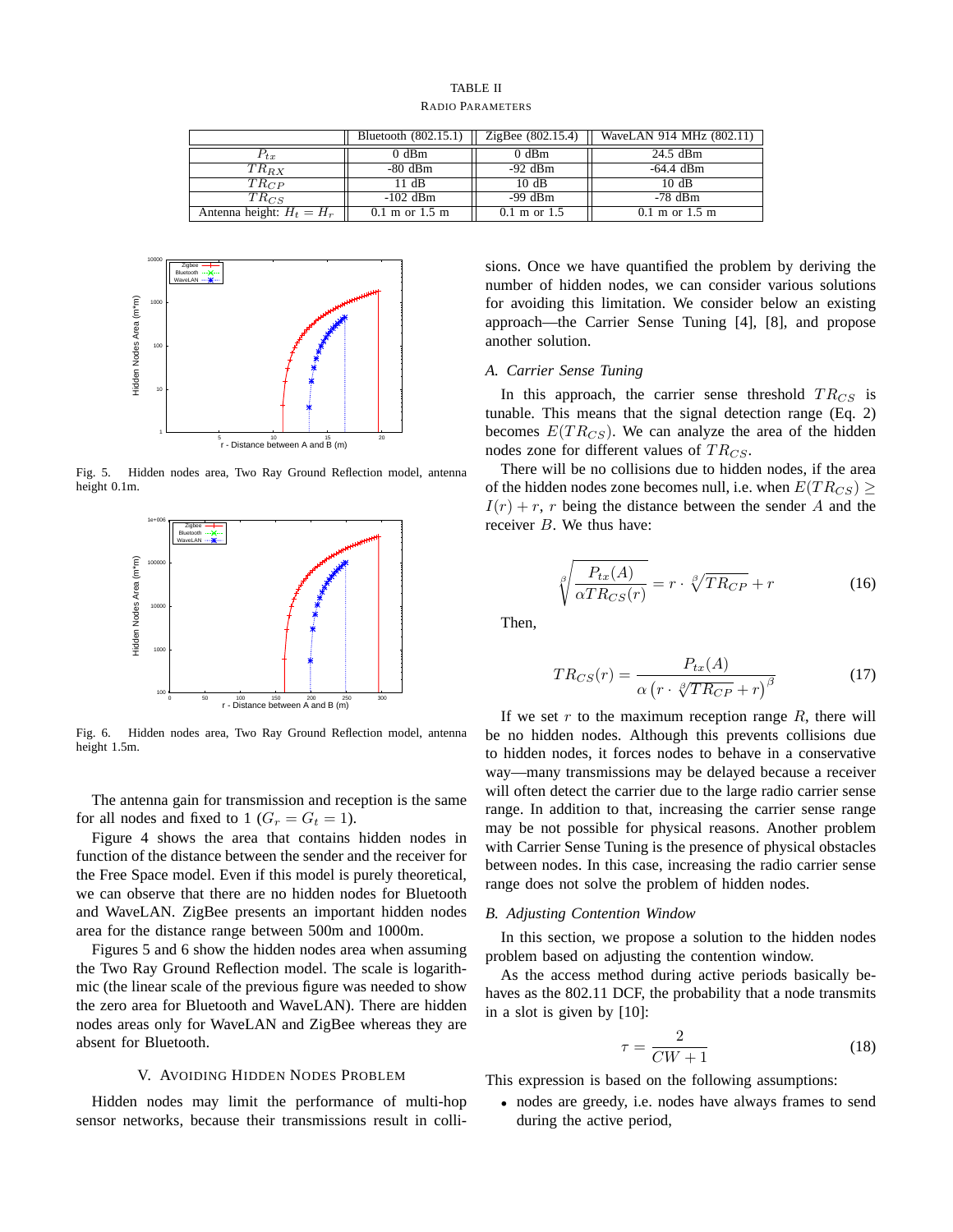- there is no exponential backoff,
- nodes do not decrement their contention counter when the channel is not idle<sup>2</sup>.

The first assumption is justified if we consider that in many sensor network applications, communications tend to synchronize the network, e.g. sensors decide to send their data at the same time such as during the route request operation or gathering sensor information.

Then, we may compute probability  $p_c$  that a transmission attempt in a given slot ends up as a collision involving either a visible node or a hidden node. We consider that each slot is composed of two phases (which is different from the standard 802.11 DCF): a node first performs CCA of duration  $t_{\text{CCA}}$ to sense the channel state and then transmits if the channel is free. Only the visible nodes that start their slots at the same instant as the transmission may cause a collision: it can be seen from Figure 1 that only if stations X and A perform CCA at the same instant, they will both observe the channel free and eventually collide<sup>3</sup>. We call  $p_s$  the fraction of the visible nodes that may cause a collision. Assuming that the nodes have independently distributed time references and that a transmission needs to last the entire  $t_{\text{CCA}}$  interval for a station to detect an ongoing transmission,  $p_s = 2 \times \frac{t_{\text{CCA}}}{t_{\text{SLOT}}}.$ 

A transmission is successful if:

- 1) no node, among  $n_v(r)$  nodes, transmits in the same slot. This implies that it did not overhear the transmission in the channel assessment phase.  $P_V = (1 - \tau)^{n_v(r) \times p_s}$ .
- 2) no node, among  $n_h(r)$  nodes, transmits in the same slot.  $P_H = (1 - \tau)^{n_h(r)}$

Thus  $p_c$  is the probability that, in a time slot, at least one of the visible and hidden nodes (relatively to the transmitting node), transmits. That is:

$$
p_c = 1 - P_H P_V = 1 - (1 - \tau)^{n_h(r) + n_v(r) \times p_s},\tag{19}
$$

which can be represented as:

$$
\left(\frac{CW - 1}{CW + 1}\right)^{n_h(r) + n_v(r) \times p_s} = 1 - p_c,
$$
\n(20)

and finally we obtain:

$$
CW(r) = \frac{1 + \binom{n_h(r) + n_v(r) \times p_s}{1 - \binom{n_h(r) + n_v(r) \times p_s}{1 - p_c}}.
$$
\n(21)

We could use this expression to dynamically adjust  $CW$ so that collision probability  $p_c$  stays under a given value. However, notice that the contention window CW depends on  $r$ , the distance between the sender and the receiver—applying this result for controlling CW is quite difficult, because all the nodes in the network should know the distance between nodes willing to communicate. To avoid this problem, we can use a static value of CW by taking  $r = R$ , which corresponds to the worst case when the distance between nodes is equal

to the signal reception range  $R$ . In this case, the contention window becomes:

$$
CW(R) = \frac{1 + \sqrt[n]{1 - p_c}}{1 - \sqrt[n]{1 - p_c}},
$$
\n(22)

where  $n = n_h(R) + n_v(R) \times p_s$ .



Fig. 7. Contention Window in function of collision probability for ZigBee.

Figure 7 shows the required value of CW to obtain a given collision probability (ZigBee radio parameters).

#### VI. SIMULATIONS

We have used ns2 to evaluate the performance of the proposed method for avoiding the hidden nodes problem: we compare Adjusting Contention Window with Carrier Sense Tuning. We have set up the following simulation experiment:

- 30 nodes are uniformly distributed in a 40mx40m square,
- we use the parameters of the Freescale's MC13192 radio transceiver with a bandwidth of 250Kbps and a radio transmission range of about 20m (resulting from the Two Ray Ground propagation model with antenna height of 0.1m),
- we randomly pick two nodes, a source and a destination, and make sure that they are not reachable in one hop,
- the source node broadcasts 50 frames of 60 bytes at a constant bit rate (the inter-frame interval is set to 2ms),
- each node re-broadcasts only once the frame it receives,
- we use the MAC protocol described in Section III with two different values of a slot  $(32\mu s)$  and  $3840\mu s$ , twice the transmission of a maximum sized frame),
- we set three different values for the carrier sense threshold:  $TR_{CS}(0.5R)$ ,  $TR_{CS}(0.7R)$ , and  $TR_{CS}(R)$ , which correspond to  $CS = 0.5, 0.7$  and 1 according to (Eq. 17)
- each point in the figures represents the average of 10 values.

We can distinguish two types of collisions: those due to contention when a visible node tries to access the channel during the same slot and collisions due to hidden nodes. A collision with a hidden node occurs if the distance between two transmitters is larger that the signal transmission range, otherwise it is a collision due to channel contention.

Figures 8 and 9 show the observed collision probability due to hidden nodes. We can notice that it strongly depends on the

<sup>&</sup>lt;sup>2</sup>it is only decremented once when the channel is sensed busy (which is not the case in 802.11, in fact).

<sup>&</sup>lt;sup>3</sup>This mechanism marginally extends the backoff between transmissions, but we neglect its impact on the transmission probability used bellow.